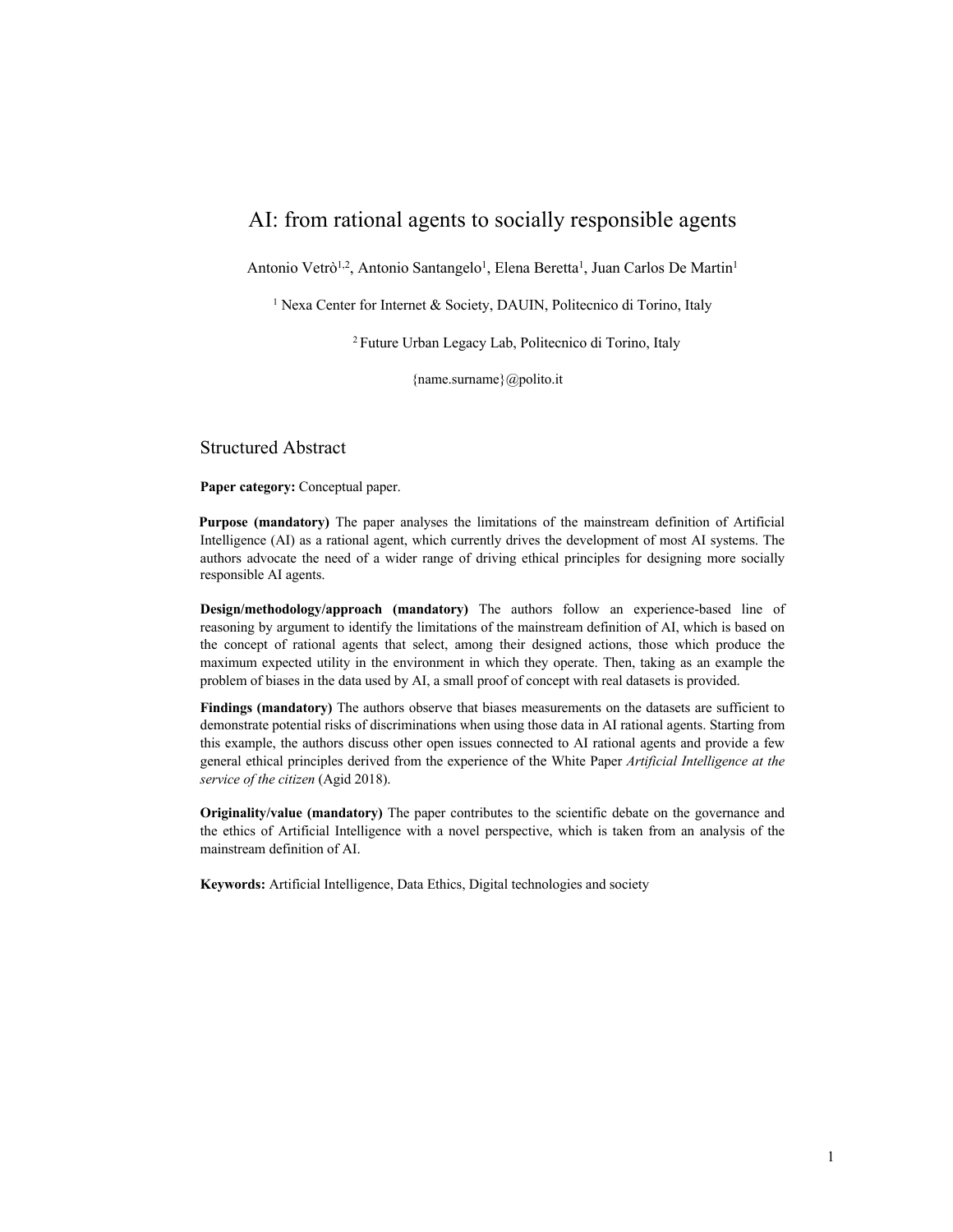# 1. What kind of rationality for AI systems?

The expression "Artificial Intelligence" is gaining considerable attention from both private and public sector (Runkin, 2018) (Roy, 2018). The hype is very high and, as it often happens in such situations, all this attention has generated confusion, even among experts, who refer to Artificial Intelligence to talk about very different things.

We refer to AI following the mainstream definition of Russell and Norvig (Russell and Norvig, 2010): it is "*the study of designing and building intelligent agents* (p.30), where "agent" is "*anything that can be viewed as perceiving its environment through sensors and acting upon that environment through actuators*" (p.34). An intelligent agent "*takes the best possible action in a situation*" (p.30), i.e. it is a rational agent the one which, for each possible percept sequence, is supposed to "*select an action that is expected to maximise its performance measure, given the evidence provided by the percept sequence and whatever built-in knowledge the agent has*" (p.37).

An advantage of this definition is that the few concepts above are the building blocks for designing AI systems with scalable complexity, e.g. from a "simple" vocal translator to an autonomous vehicle. However, this definition of AI is based on a very precise, and in a sense narrow, vision of the concept of intelligence, which is bound to a particular type of rationality. In fact, if the actions undertaken by an agent must always maximize a performance measure, it is clear that the functionality and the effectiveness of such actions are strictly dependent on the form of knowledge the agent itself incorporates: an action is always the consequence of a certain vision of the world, of the world's rules that are considered to be true and for this reason are embedded in the form of algorithms elaborating data, and of a precise conviction about what the world should become according to that logic.

There is a vast amount of evidence showing that designing and building AI agents according to such deterministic perspective is producing relevant negative social effects.

Recently, the investigative website ProPublica discovered the COMPAS algorithmic tool - Correctional Offender Management Profiling for Alternative Sanctions - widely spread in the American criminal justice to prevent recidivist behaviors, was biased against black defendants, revealing the tool was assigning them a higher risk rate generally (Angwin at al. 2016); Latanya Sweeney (2013) has highlighted that delivery of ads by Google AdSense was biased in the sense that in a Google search for an individual's name an arrest record was suggesting by algorithm on the basis of racial association, and Cathy O'Neil underlined a large-amount of case-studies in which people are subjected to racial, gender, or any other kind of discrimination, in AI ground (O'Neil 2016).

In addition, there are already many examples, in this regard, from AI agents that help financial institutions decide to which category of people to lend money, and that are based on the idea -implicitly embedded in the code and in the data used by the software- that it is better to favor white, educated citizens residing in certain specific areas of the cities, and especially males (Credit Suisse, 2017); or other examples that include AI agents deciding (or recommending) to grant probation to prisoners, which once again favor individuals belonging to certain ethnic groups, or targeting to men more than to women job offers that are more economically advantageous (Spice, 2017). Evidently, the "forms of knowledge" on which the algorithms that "animate" these machines are based, are the result of databases (or, in the simplest of cases, statistical surveys), which, even if accurate, they represent certain distortions of our society. So the question is: do we want these distortions to increase and to be perpetuated by our Artificial Intelligence tools, or do we prefer to create instruments that may help us diminish the unjust situations we live in?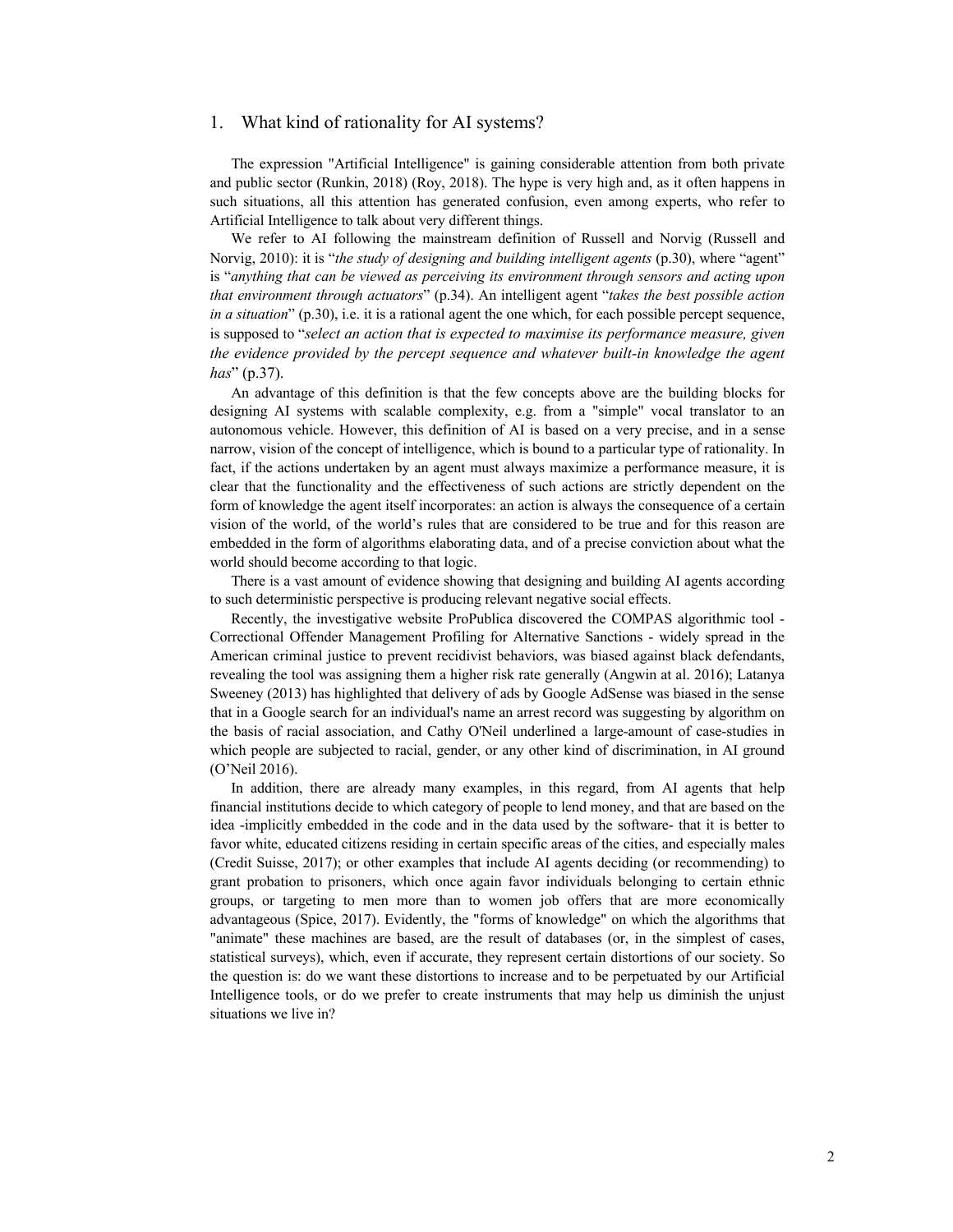In this sense, the scientific world is taking important steps to include other perspectives, such as the ethical one<sup>1</sup>, at the center of Artificial Intelligence programming, in order to avoid giving rise to a world in which we can design certainly effective and high-performative AI agents, but at the same time let them decidedly unfair, and in our place. This paper is part of this community effort, and we advocate the need of a wider range of designing principles for AI agents, which goes beyond the perspective of the mainstream definition of AI. The remainder of the paper is structured as follows: we focus on the problem of bias in the data in Section 2, by identifying some measures. In Section 3 we apply the bias measures on three real datasets. This proof of concept leads us to a conceptual reflection on the need of socially responsible agents instead of rational agents (Section 4), and provide a few high-level policy guidelines, extracted from the White Book Artificial Intelligence at the service of the citizen (Agid 2018). We summarize and draw conclusions in Section 5.

# 2. Bias of the forms of knowledge governing AI

The problem of bias in the data used by AI systems is well represented in the following excerpt of Cathy O'Neal's book "Weapons of Math Destruction" (O'Neal, 2016):

*"if the admission models to American universities had been trained on the basis of data from the 1960s, we would probably now have very few women enrolled, because the models would have been trained to recognize successful white males."*

The observation made by O'Neal entails an important, more general, reasoning: not only how AI collects and elaborates data has ethical consequences, but, before that stage, also the input data properties (*percepts*, in the terminology analyzed in the previous section) are connected to important ethical interdisciplinary issues. The characteristics of the "forms of knowledge" involve ethical issues (Floridi and Taddeo, 2016), and those problems propagate downwards throughout all subsequent phases of the data life cycle in AI systems, until affecting the output, i.e. the decisions or recommendations made by the software. Therefore, certain data characteristics may lead to discriminatory decisions and therefore it is important to identify them and show the potential risks. We take as reference two characteristics of input data: disproportions and collinearity.

#### 2.1 Disproportionate datasets

AI systems work on the base of large amount of historical data, very often elaborated with machine learning models. Problems of fairness and discrimination may arise due to disproportionate datasets, which lead to disproportionate results, generating problems of representativity when the data are sampled -thus leading to an underestimation or an overestimation of the groups - and of imbalance when the dataset used has not been generated using the classical sampling methods. Simple random sampling - which is the most widely used method in statistical surveys - requires that the probability of sample extraction is known and not zero, and that not only each element but also each combination of elements (of equal number) has the same probability of being extracted. A biased sample leads to biased estimates. For this reason, statistical sampling is a fundamental step. However, in the era of Big Data, many of the data used today have not been generated using probabilistic sampling, but are rather selected through non probabilistic methods (very often acquired from third parties, or with opportunistic methods, thanks to the pervasiveness of digital technologies), which do not provide to each unit of the population the same opportunity to be part of the sample; this means that some groups or individuals are more likely to be chosen, others less. Representativity is a property of the

<sup>&</sup>lt;sup>1</sup> See for example of the joint initiative of Berkman Klein Center of Harvard University and MIT Media Lab, who are leading a \$27 million program to study ethics and governance of Artificial Intelligence. (https://cyber.harvard.edu/research/ai: last consultation 29 August 2018)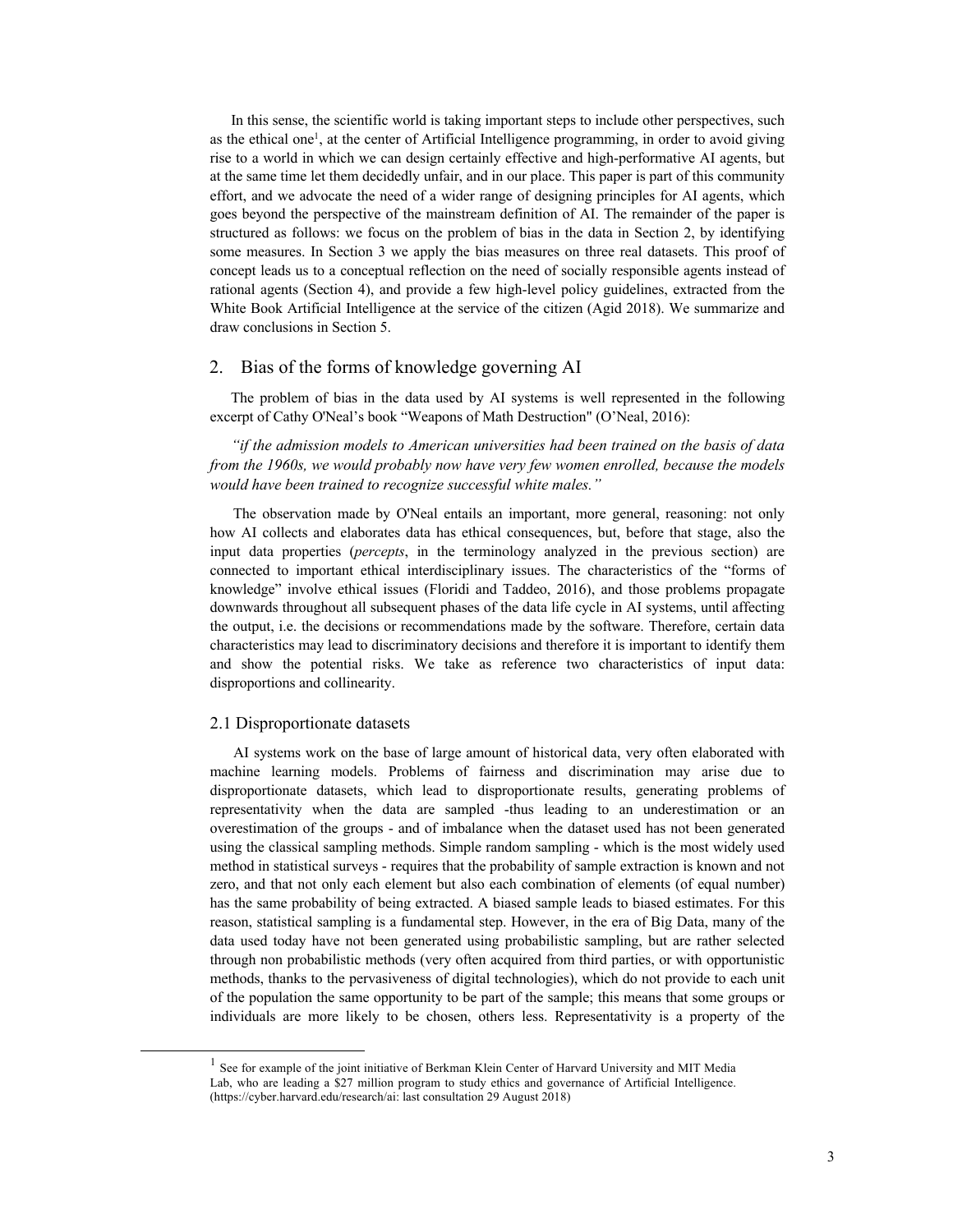outcome of the extraction process, which itself has randomness as its property. For this reason, it is essential to keep this aspect under control in non-probabilistic samples.

In general, solutions relating to demographic or statistical parity are useful in cases where there is no deliberate and legitimate intention to differentiate a group considered protected, which would otherwise be penalized (Dwork et al., 2012). It should therefore be borne in mind that the solutions vary according to both the nature and use of the data. Take as an example a type of analysis that includes in its attributes the individual income. If the choice to include in the sample only individuals with a high income is voluntary, no representativity problems arise, since the choice of a given group is based on the purposes of the analysis. However, if the probability of being included in the sample is lower as the income is lower, the sample income will on average be higher in the overall income of the population.

## 2.2 Collinearity

In statistics two variables  $X_1$  and  $X_2$  are called collinear variables when one is the linear transformation of the other and therefore there is a high correlation. Collinearity is a group phenomenon involving at least two regressors and which may affect, in different extents, different groups of regressors. In general, there are always relationships between regressors that involve a certain degree of linear dependence, but it is good practice to consider the correlation value 0.9 as the limit beyond which singularity or almost singularity in the matrix of regressors is observed; over this threshold the estimation of parameters in Ordinary Least Squares are to be considered not reliable.

In general, the main causes of collinearity are due to data collection techniques, such as similar measurement errors on different regressors; spurious correlations; inconsistency of a regressor data with the model specification, e.g. when using a higher than necessary polynomial; or application of a model to a small number of cases. The attempt to contain the negative effects is mostly due to the fact that collinearity damages the estimates of parameters and their precision. To prevent this effect some researchers adopt a naïve approach that precludes the use of sensitive attributes such as gender, race, religion and family information, but may not be effective in case of multicollinearity. The use of geographic attributes, for example, is reported to be unsuitable when the use of protected data is to be foreclosed, because it easily leads to tracing protected attributes, such as race (Lepri et al., 2017). Hardt (Hardt et al. 2016) points out that the condition of non-collinearity requires that the predictor (Y') and the protected attribute (A) are independent conditional on Y - e.g., the variable to be predicted, income, must be independent of the gender variable. In practice, it is encouraged to use features that allow to directly predict Y, but prohibits abusing A as a proxy for Y.

Another common error is "mistake correlation with causation"; a high entropy dataset can induce thinking that the large number of features is sufficient to explain causality. Cause-effect ratios are often confused with correlations when features are used as proxies to explain variables to be predicted. For example, the IQ test is a test that measures logical-cognitive abilities, but if used as a proxy to select the smarter students for admission to a university course, it would almost certainly reveal itself as an imperfect proxy, since intelligence is a too broad concept to be measured by a number only. As a consequence, the test of the IQ is not sufficient to explain the variable to be predicted.

To avoid the risks mentioned above, the following thresholds, defined on the base of literature and experience, are useful to identify cases of collinearity:

- 1. correlation values higher than 0.9 should be avoided;
- 2. the absence of high correlations does not exclude collinearity; it is therefore always good to also consider the value of  $\mathbb{R}^2$ , in the case of  $\mathbb{R}^2 = 1$ , we are in presence of multicollinearity;
- 3. in case of collinearity there is no increase in the explained deviance which is certainly attributable to the effect of a specific regressor.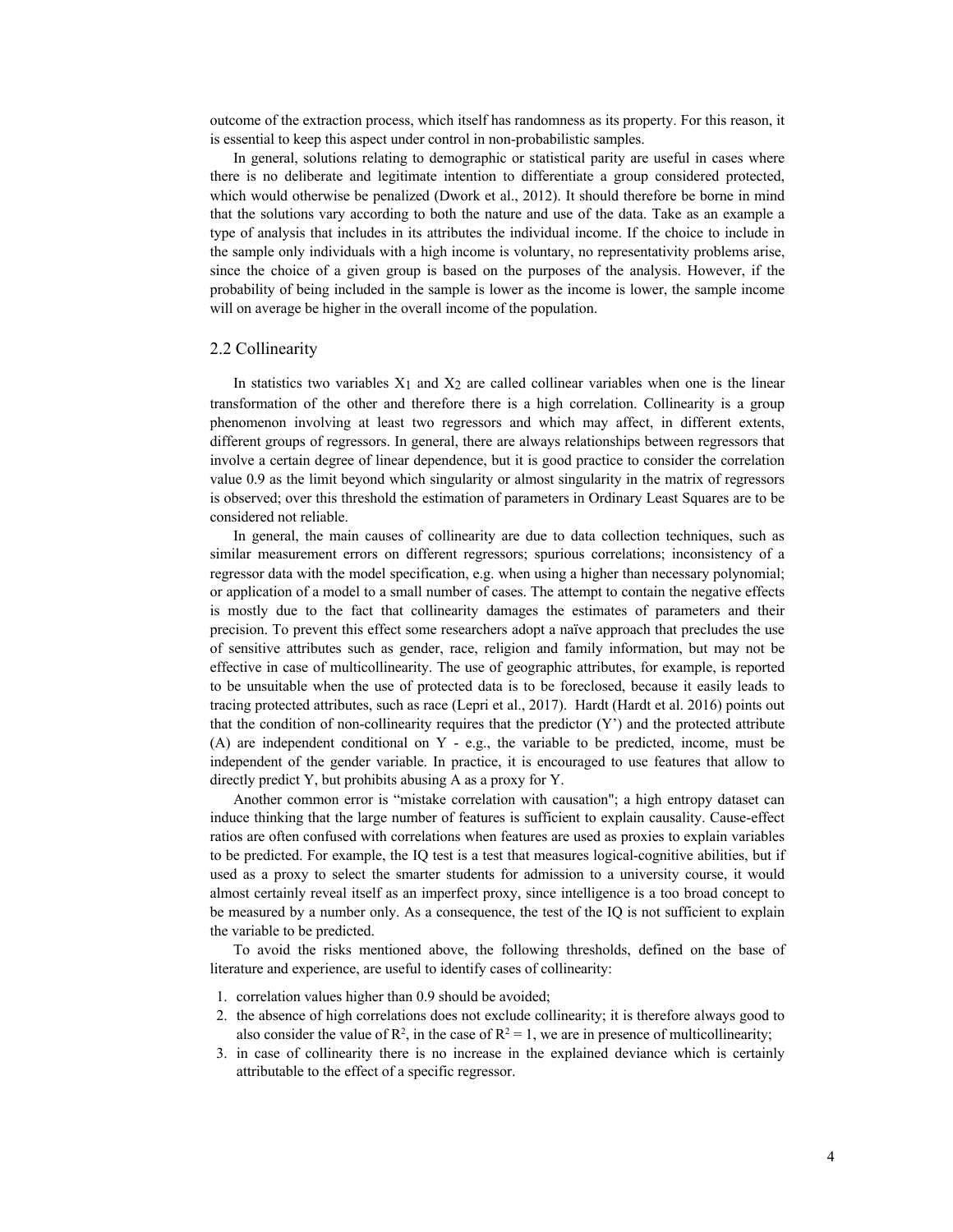In addition, an effective method to identify collinearity is to calculate the Variance Inflation Factors that indicate how much parameter variability depends on the regressors. VIFs are calculated in this way:

$$
VIF_i = \frac{1}{1 - R_i^2}
$$

If the i-th regressor is not linearly linked to the others,  $R_i^2 = 0$  and VIF will be equal to one. High levels of VIFs indicate the presence of a relation of linearity: it is commonly assumed that for  $VIF(\beta_i) > 10$  multicollinearity is strong.

Finally, since correlation measurements can only be used for quantitative variables, the degree of dependency between categorical data is measured using the estimation of Pearson residuals, which is a commonly accepted measure of discrepancy between observed and expected values (Zeileis,2007).

## 3. Measures on datasets

### 3.1 Overview of data sets used

We applied the metrics defined above to the following three datasets, each referring to a different application domain. Table **1** shows to which datasets which measure was applied.

**Credit card default dataset** (Lichman, 2013)**.** This dataset contains information on default payments, demographic factors, credit data, history of payment, and bill statements of credit card clients in Taiwan from April 2005 to September 2005. The dataset is composed by 24 variables, of which four demographic ones that can be considered as protected attributes (sex, age, education, marital status).

**COMPAS Recidivism racial bias dataset** (Larson et al., 2016)**.** Data contains variables used by the COMPAS algorithm in scoring defendants, along with their outcomes within two years of the decision, for over 10,000 criminal defendants in Broward County, Florida. COMPAS (Correctional Offender Management Profiling for Alternative Sanctions) is an algorithm used by judges to assess the probability of recidivism of defendants. Three subsets of the data are provided, including a subset of only violent recidivism, as opposed to, e.g. being re-incarcerated for non-violent offenses such as vagrancy or Marijuana. The original dataset contains 28 variables, of which eight are considered protected attributes: Last name, first name, middle name, sex, race, date of birth, spoken language, marital status. The dataset is well-known because of a study of the U.S. non-profit organization Pro Publica (Angwin et al., 2016) that showed that the COMPAS algorithm is distorted in favor of white individuals, thus exposing black people to a risk of distorted recidivism, because it would be higher than it actually was.

**Student alcohol consumption dataset** (Cortez and Silva, 2008)**.** The data were obtained in a survey done by students of mathematics and Portuguese language courses in secondary school. It contains social, gender and study information about students. Two datasets are provided: The one containing the students of the mathematics course contains 395 observations, the one relating to the Portuguese language course contains 649 observations. Both contain 33 variables, most of which are protected attributes describing demographics, such as school, context of belonging (urban, rural), family indications, etc.

|                                       | Disproportion | Collinearity |
|---------------------------------------|---------------|--------------|
| Credit card default dataset           |               |              |
| COMPAS Recidivism racial bias dataset |               |              |
| Student alcohol consumption dataset   |               |              |

Table 1 Measures and datasets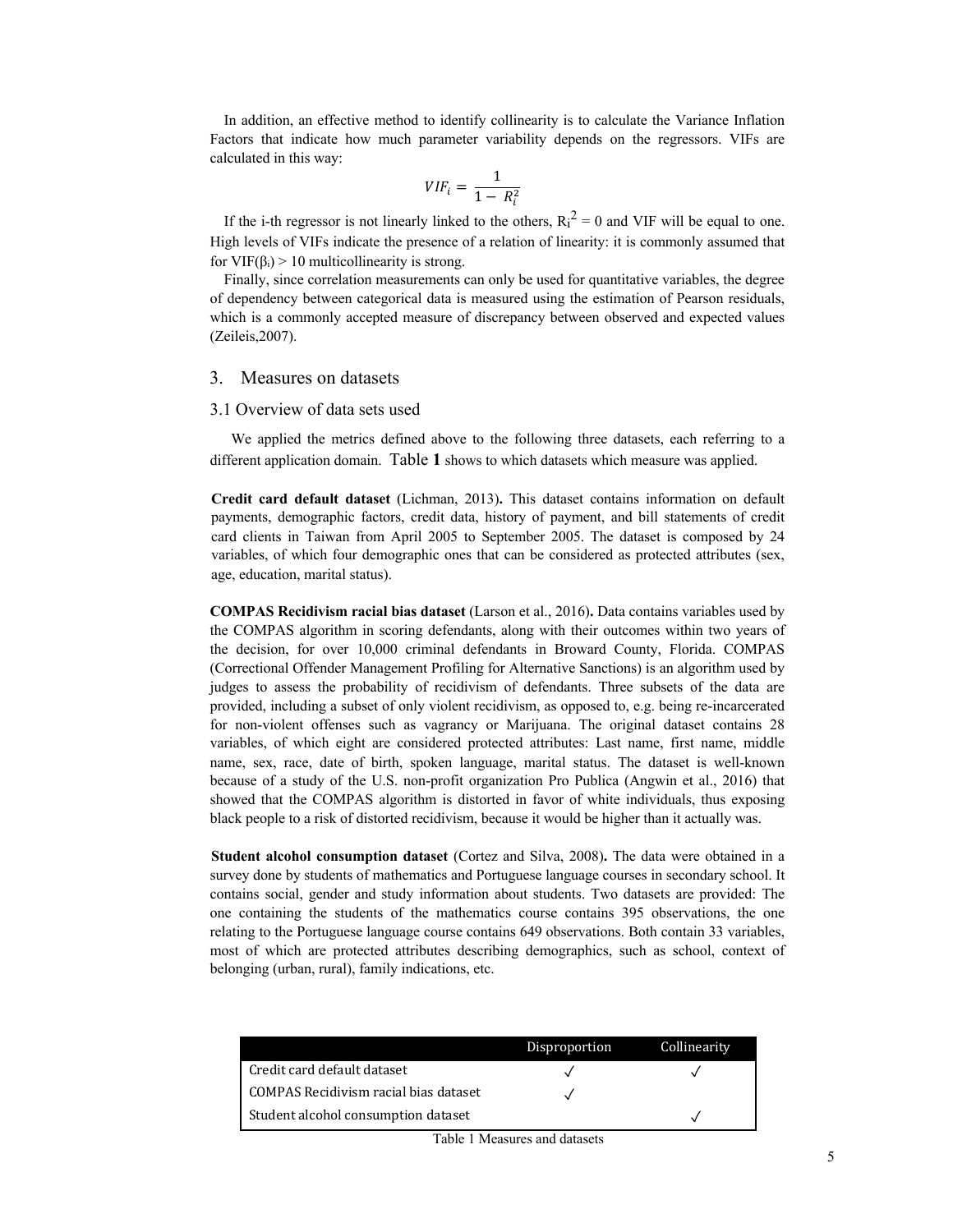#### 3.2 Measures on datasets

#### 3.2.1 Credit card default dataset

The field of creditworthiness often appears in the literature alongside issues related to ethical decisions (Yang 2006, Rice et al. 2017). Recently, some studies have shown that access to credit for black people is modulated by certain attributes such as race, rather than by information about the payer's status (NY Times, 2018) (Bartlett et al. 2017, Chen 2018). The dataset that we use does not contain the protected attribute race, however it contains other personal information that can be used in a discriminatory way if applied to assess creditworthiness, such as gender and level of education.

**Disproportion** Figure 1 reports the frequency of variables gender, marital status, age, education, expressed as a percentage for each of their categories. The data shows that 60% of individuals are women, 46.7% of individuals have attended university, the age group most represented is that of 25 to 40 years, the proportion of married individuals is the same for single individuals.

Although we do not have information neither on the real frequencies of protected attributes in the source population nor on the sampling method used (if any), the results of the analysis of disproportions suggests to use the age variable with caution: in fact the variable age shows a more considerable disproportion compared with the other protected attributes, exposing a potential risk of discrimination (e.g., if the dataset is used to automate decisions or recommendations on the capability to repay a debt, and attribute age is one of the predictors).

**Collinearity** We perform the analysis for each protected attribute in the Credit Card default dataset, in relation to default payment  $(1 = yes, 0 = no)$ . We report on Figure 2 the mosaic plots2 for the attributes education, marital status and gender: blue indicates cases in which there are more observations in that cell than would be expected under the null model of independence between attribute education and attribute default payment; red means there are fewer observations than would have been expected; eventually, grey indicates that observations are coherent with the assumption of independence. Figure 2 shows that:

- default payment is highly correlated to the education level, for all its levels;
- the correlation between the protected attributes and the default payment variable is significant for the gender variable (both male and female);
- the correlation is significant for the marital status variable in correspondence with the default payment group = yes.
- In addition, Pearson residuals<sup>3</sup> show that the most correlated categories are: the education variable and the male, both in correspondence with default payment = yes.

As a consequence of the analysis, the identified correlations should be taken into account when using the dataset in an algorithm that supports or automate decisions.

#### 3.2.2. COMPAS Recidivism racial bias dataset

**Disproportion** As reported above, previous research has shown that the data in the COMPAS dataset is unbalanced in favor of white people. Table **3** shows the variability in race attribute, which is the underlying reason of the findings of the previous study: the highest levels of reoffending are observed in black individuals. Moreover, 33.22% of the dataset's observations

<sup>&</sup>lt;sup>2</sup> A mosaic plot is an area proportional visualization of a (possibly higher-dimensional) table of expected frequencies.

<sup>&</sup>lt;sup>3</sup> Pearson residuals are widespread in statistic domain to study the linear relationship among two variables. See more at: https: // en. wikipedia. org/ wiki/ Pearson\_correlation\_ coefficient and at:https: // en. wikipedia. org/ wiki/ Pearson\%27s\_ chi-squared\_ test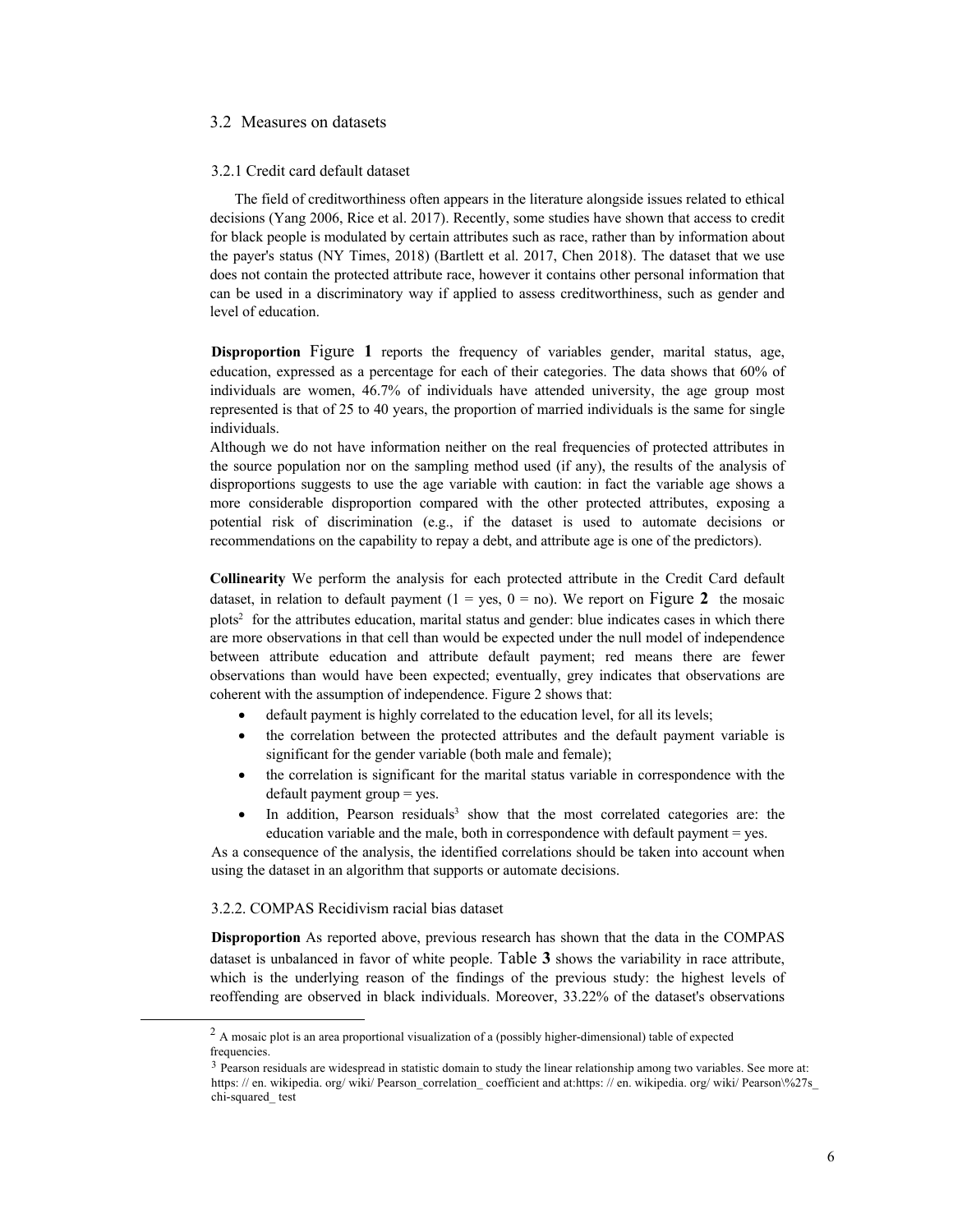refer to white people, while 53.45% refer to black people, indicating that there may be an overestimation of the race attribute - against black people - which would contribute to the estimation of recidivism (confirmed by follow-up analyses showing a highly dependence between that the race variable and the level of recidivism).

# 3.2.3 Student alcohol consumption dataset

The dataset is composed of 33 variables, principally qualitative; 649 observations for the dataset referring to students of Portuguese, 395 for that referring to students of mathematics.

**Collinearity** We randomly chose 4 quantitative variables to predict workday alcohol consumption and calculated the Variance Inflation Factor for each of the regressors, and report results on Table **2**. The variables indicate: i) number of school absences (numeric: from 0 to 93); ii) current health status (numeric: from 1 - very bad to 5 - very good); iii) quality of family relationships (numeric: from 1 - very bad to 5 - excellent); iv) age. The average of VIF is equal to 1.02, therefore among the variables considered a relationship of collinearity is only moderate. However, we observe that while some attributes in some contexts are considered protected, in others are essential to avoid situations of risk or damage; in the case of alcohol abuse among students, personal information are useful to identify areas of intervention and define appropriate social policies. We underline once again how the intended scope of the AI plays a fundamental role in the choice of considering some attributes as protected or not.

| Ethnic group           |      |      | High Low Medium N/A |              |
|------------------------|------|------|---------------------|--------------|
| African-American       | 3400 | 3369 | 3010                | 12           |
| Asian                  | 9    | 50   | 12                  | 0            |
| Caucasian              | 943  | 3554 | 1579                | 10           |
| <b>Hispanic</b>        | 191  | 945  | 315                 | $\mathbf{0}$ |
| <b>Native American</b> | 15   | 26   | 16                  | 0            |
| Other                  | 56   | 653  | 150                 | 1            |

Table 3. Distribution of ethnic groups within the COMPAS database, by level of risk of recidivism

|     |      |      | Absences Health Fam Rel Age |      |
|-----|------|------|-----------------------------|------|
| VIF | 1.02 | 1.01 | 1 01                        | 1.03 |

Table 2. Variance Inflation Factor for selected attributes in student alcohol consumption dataset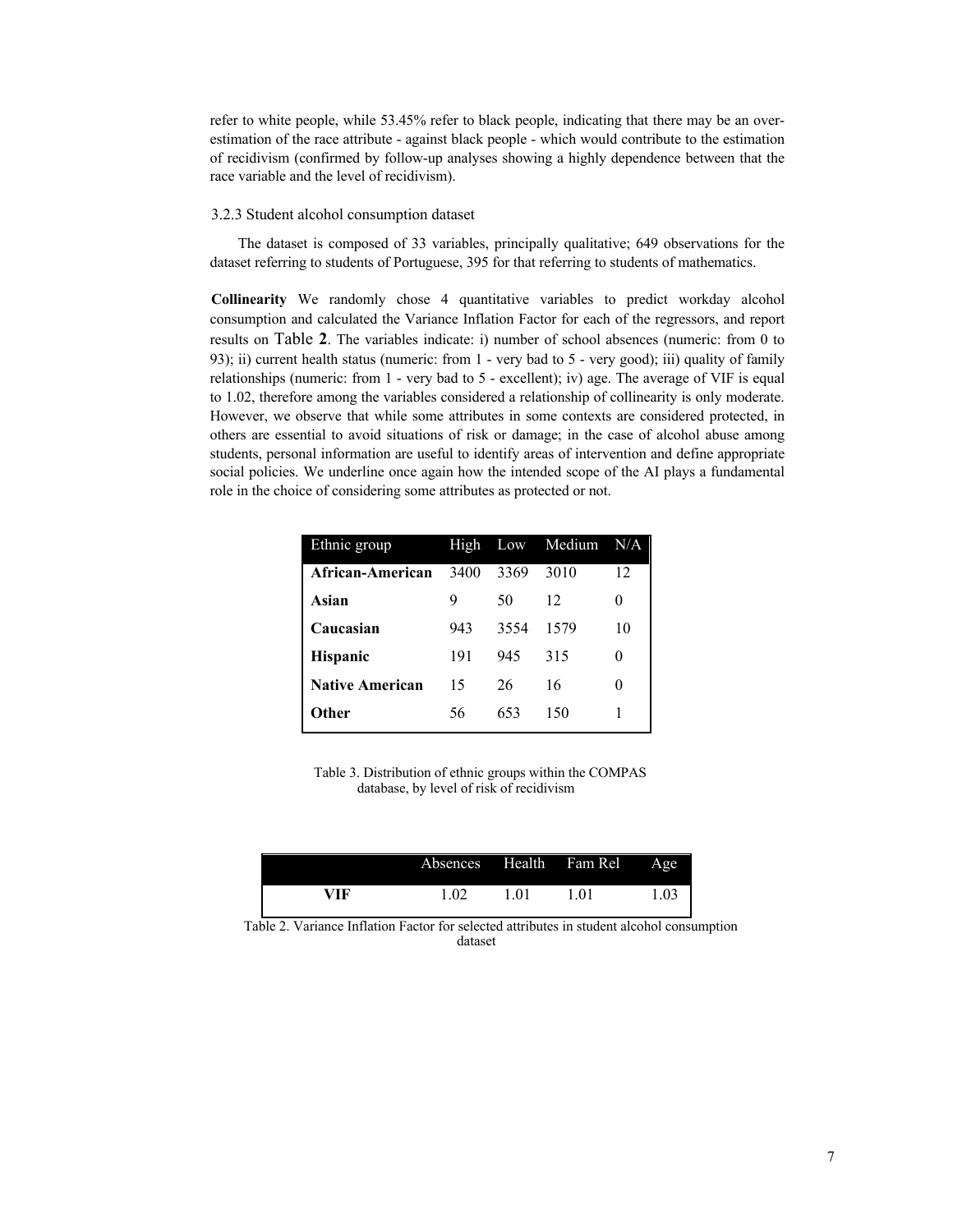# 4. For Artificial Intelligence as a socially responsible agent

The exemplary measurements reported in the previous section highlight that when the biases of the world in which we live are inserted into the AI agents designed only to maximize a performance measure, certain injustices can only be perpetuated and exacerbated. In the recent years, an animated debate on this subject has risen in the scientific community and in the civil society, as the use of the so-called "Big Data" has shown all its potential in different areas, including that of Artificial Intelligence. As we have seen before, in this field a relevant problem is that of unbalanced data sets, which overestimate or underestimate the weight of certain variables - often, once again, related to gender or linked to the belonging of individuals to some minorities - in the reconstruction of the cause-effect relationship necessary to predict events, as was the case with some algorithms used by the American police to prevent crimes (Lum and Isaac, 2016). The authors demonstrated that the algorithm used by police patrols for predicting future drug crimes, were fed with data that were under-representative of the white consumers of drug. As a result, predictions of the software constantly pointed to areas of the cities where nonwhite people resided, and police would follow those recommendations to focus crime prevention activities. Arrests would then be concentrated in those areas, and on the non-white people, creating a feedback loop that reinforces the initial bias.

In addition, there are cases where data biases (or those embedded by algorithms) are not just a simple reflection of the world we live in, but can be injected during the agent training process (Barocas and Selbts, 2016), as it happens with the techniques of supervised learning - at the moment among the most widespread - where machines must be instructed to carry out their calculations and need data that are "noted" by human beings. However, also data annotated by humans are not free from bias: it has been reported, for example, that differences in gender or ethnic and social origin can produce different biases in the evaluation of the meaning of an image or of a concept (Bencke, 2016) (Crawford, 2016).

The ethical issues raised by the functioning of AI go well beyond the composition of its databases.

Then, Artificial Intelligence poses problems of transparency and openness, since it is often not possible to determine what are the data on which it bases its operation, nor the architecture of its algorithms, which are covered by industrial secrecy. This can be dangerous in many areas. For example, in the world of employment, perplexity is beginning to arise over the use of Artificial Intelligence tools in the selection and management of personnel, the mechanisms of which are unknown to employees and intermediate bodies. But consider also the dystopian scenarios of the adoption of "opaque" machines by the State, which would administer its power without allowing citizens to control its actions. For this reason, in countries like France, an attempt is made to pursue a policy linked to the promotion of open data and of the open code (Di Cosmo and Zacchiroli, 2017). However, there are still situations in which transparency and openness do not imply two other desired properties of AI: explainability and understandability. It is the case for example of neural networks, whose algorithms of calculation could not be completely reconstructed even by their programmers, generating what is called in the jargon "black box effect" (Ritter et al., 2017) (Knight, 2017).

This issue has been regulated by the new General Data Protection Regulation at Article 22, that provides a general prohibition of solely automated decision-making (that means with no significant human intervention in any phase of the data processing) with legal effects on the individual; furthermore, Article 29 of the "Guidelines on Automated individual decision-making and Profiling for the purposes of Regulation 2016/679" specifies that transparency criterion is mandatory also in cases of high complexity of the technology concerned, as the transparency conditions require that detailed explanations or disclosures of the whole algorithm are not to be disclosed, but rather the underlying logic in order to clarify the criteria leading to a particular decision.

Finally, the counterbalance of openness and transparency is the need to protect the privacy of individuals, leading to the setting of boundaries beyond which transparency cannot be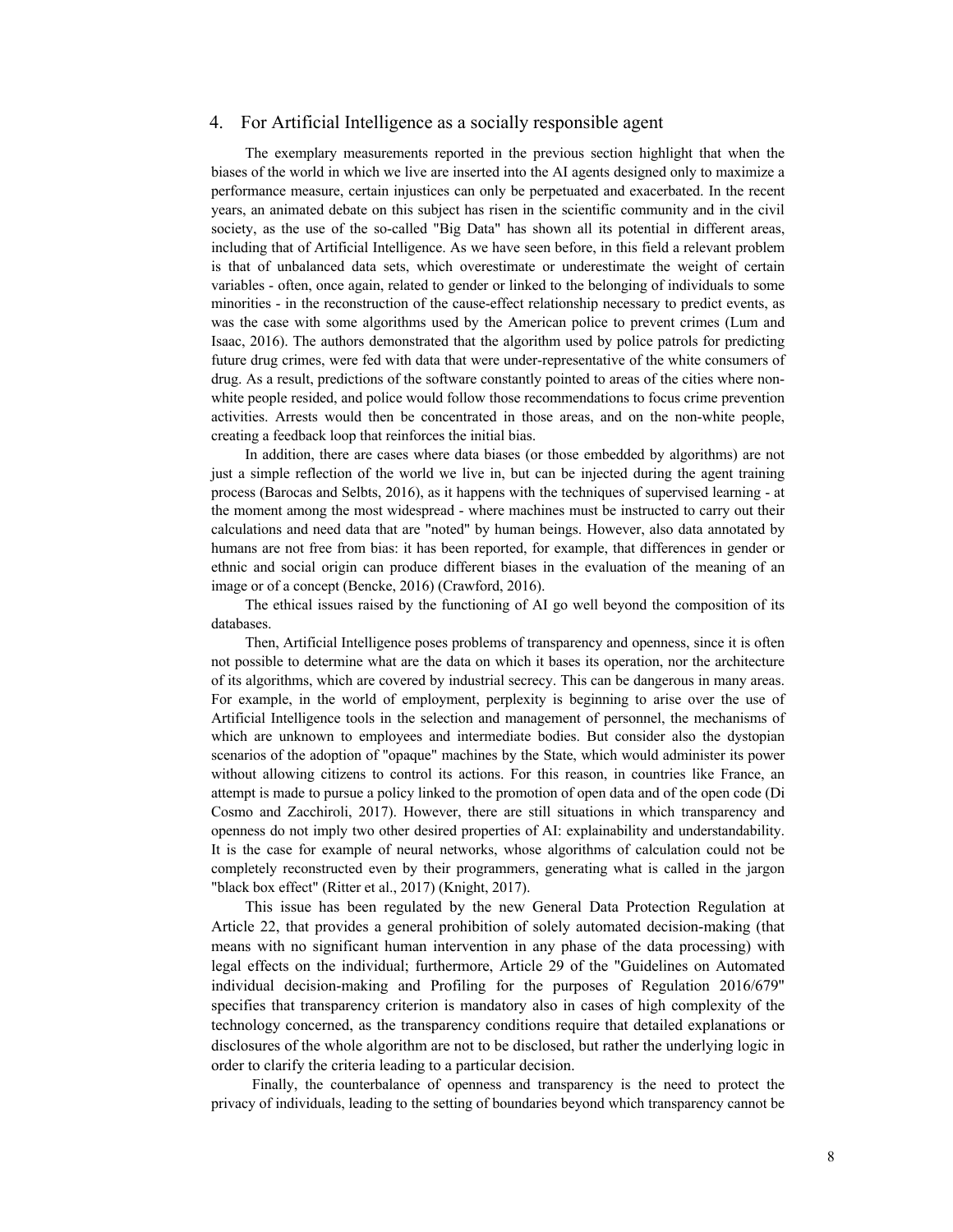pursued. One of the typical nodes, in the field of Artificial Intelligence and not only, is for example that of the so-called "mosaic effect", linked to the secondary use of certain data, very frequent in health research, which is not easy to be predicted from the beginning and which, for this reason, makes informed consent complex to implement. A consensus that must be called into question also to establish in which situations each of us can refuse to be subjected to "treatment" by means of Artificial Intelligence. This issue has been regulated by the new General Data Protection Regulation at Article 22, that provides a general prohibition of solely automated decision-making (that means with no significant human intervention in any phase of the data processing) with legal effects on the individual (see also Art. 29 of the "Guidelines on Automated individual decision-making and Profiling for the purposes of Regulation 2016/679").

In the light of the exemplary issues summarized above, we can conclude that although a deterministic approach to the design and building of AI agents can give the impression of giving "scientific and objective" bases of their decision, such logic does not avoid the risk of discriminating decisions. A more comprehensive approach is needed, which should take into account, alongside the definition of Artificial Intelligence as a "rational agent", another one in parallel: that of a "socially responsible agent". AI should be rational in augmenting social fairness. To obtain a design and development of fair AI systems, it can be useful to follow some general principles, which we cite from the White Paper *Artificial Intelligence at the service of the citizen* (Agid 2018). Agid is the public organization that coordinates the activities of the Italian State, its regional and local administration, designing and monitoring the evolution of the IT system of the Public Administration.

Among the recommendations of the White Paper, first of all, what could be defined as a "humanistic" or "anthropocentric" principle should be mentioned, according to which the Artificial Intelligence must always be put at the service of persons and not vice versa. This is a concern, which has always accompanied human beings when inventing new technologies, especially when such tools prove to be able to substitute humans in activities they consider central not only in their everyday life, but even in their definition of what a person is. In this sense, even when it was considered as science fiction, AI has always stimulated the thoughts of many thinkers. For example, Isaac Asimov (Asimov 1950), who wrote his famous laws of robotics: «*a robot may not injure a human being or, through inaction, allow a human being to come to harm; a robot must obey any orders given to it by human beings, except where such orders would conflict with the First Law; a robot must protect its own existence as long as such protection does not conflict with the First or Second Law*». Such criteria can be considered precisely anthropocentric and return to our mind when we read of the concerns about Artificial Intelligence that can "harm" people by deciding or helping to decide whether to give or to deny them a job, a loan, probation, etc.

There are, then, "*principles of equity, such as procedural (non-arbitrariness of procedures), formal (equal treatment for equal individuals or groups) and substantive (effective removal of obstacles of an economic-social nature)*" (Agid, 2018)(p.38). As we have seen, many of the examples we have taken in this article demonstrate that an improperly designed AI may easily violate all these criteria of equity.

More in general, when people is the target of AI decisions, the respect of universal human rights should be the ultimate reference (Noto La Diega, 2018; Raso et al., 2018; Kaye, 2018): along with the technical developments in AI, research communities should spend relevant effort to include a wide range of stakeholders to firstly debate on the understanding of what kind of society we want to build, in order then to better understand how to make the human-AI cooperation work best, without letting the AI rational agents decide in their stead.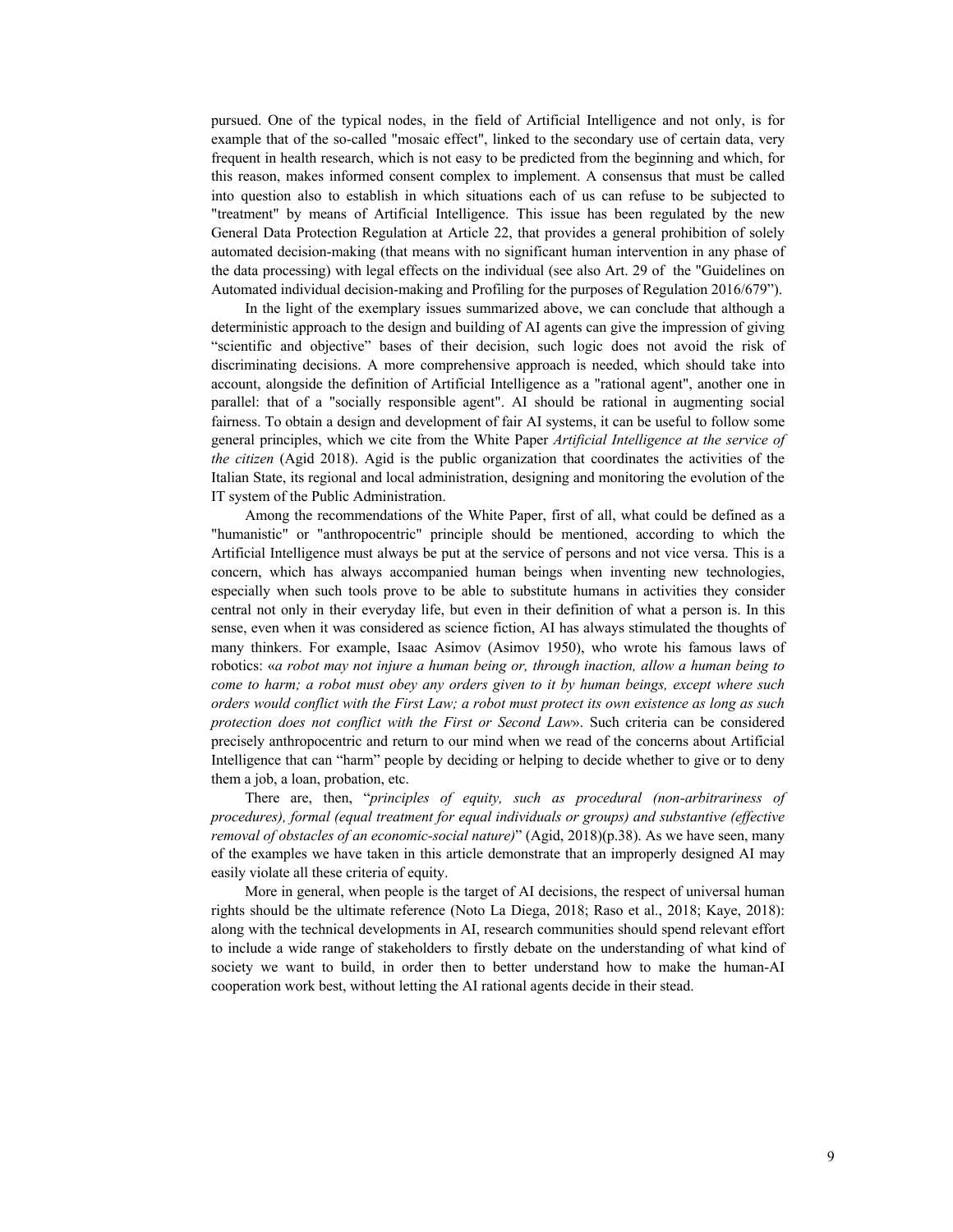# 5. Conclusions

The advent of Artificial Intelligence will change the way we make use of technology: suffice it to say that already today it can be controlled through speech and that with the passing of the years more and more cognitive tasks will be performed by AI. This is already changing the way we live, and soon certain transformations will become widespread. It is necessary, therefore, to be aware of what we are achieving, in order to collectively design technologies that are both rational and fair. It is not enough, in fact, for AI to be able to carry out its functions driven only by narrow, task-oriented, optimization goals: it is important that it also contributes to building a more just society.

With these premises, following an experience-based line of reasoning, this paper analyzed the limitations of the mainstream Artificial Intelligence definition, which currently drives the development of most AI systems. We picked the example of biases in datasets to show how a too narrow focus on rationality in terms of efficiency and optimization could lead to excessive risks of discrimination towards specific population groups, often disadvantaged. We also gave an overview of other open issues connected to the use of AI agents for decision making purposes -namely liability, transparency, explainability, privacy-, followed by a few general principles for designing AI agents that are more respectful of the humans, principles which were elaborated from the experience of the White Paper *Artificial Intelligence at the service of the citizen* (Agid 2018). We conclude by remarking that only a community effort to study the ethical-social issues hidden behind the mechanisms of design and development of intelligent agents, can lead us to design them in a responsible and inclusive way.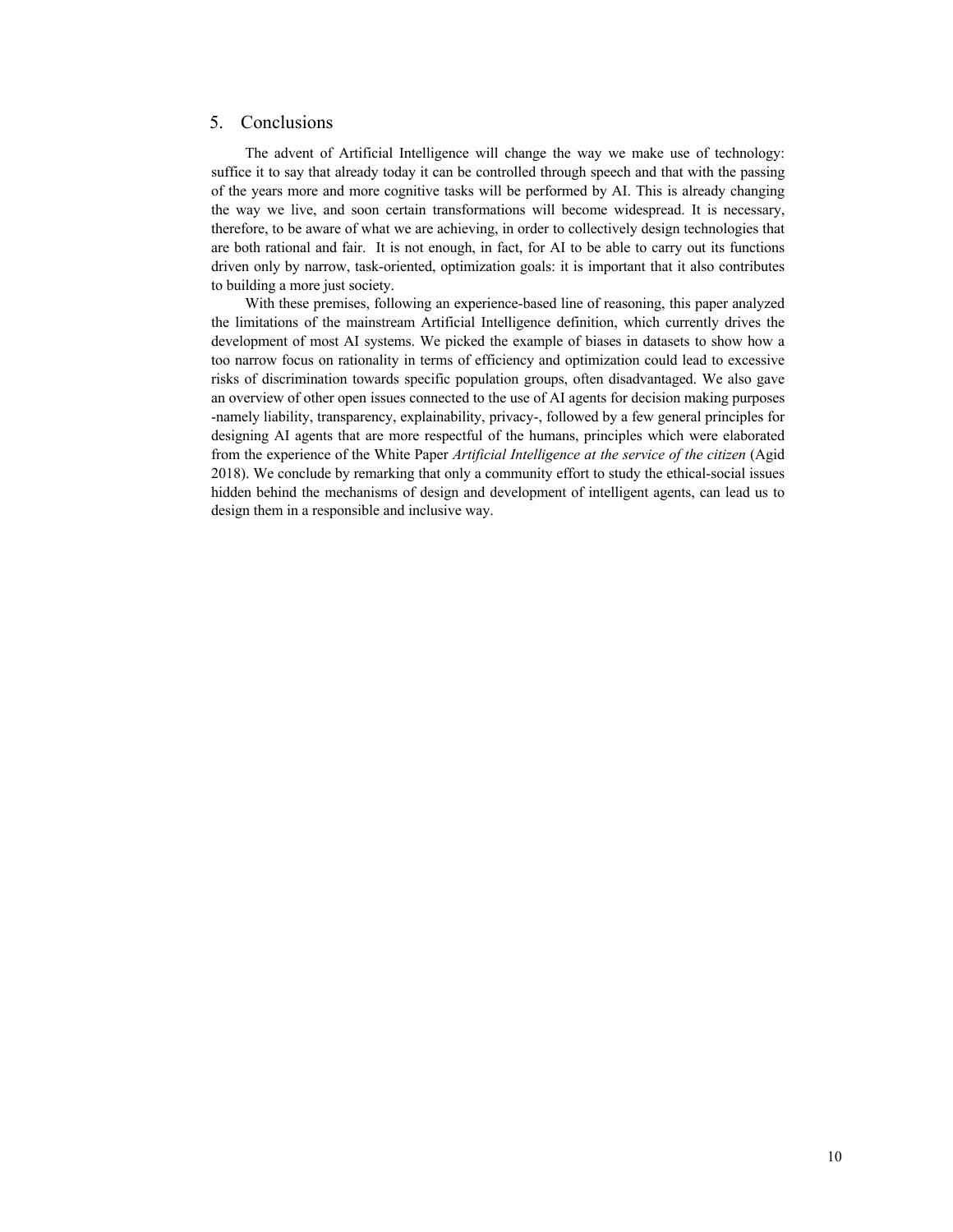# Acnkolewdgments

We would like to thanks Dr. Eleonora Bassi for her precious advises on the legal aspects.

# References

Agid - Agenzia per l'Italia Digitale- (2018), *Libro Bianco sull'Intelligenza Artificiale al servizio del cittadino*, Roma, Italy. Available at: https://ia.italia.it/assets/librobianco.pdf

Angwin J, Larson J., Mattu S. and Kirchner L. (2016), "*Machine Bias - There's software used across the country to predict future criminals. And it's biased against blacks".*  Available at: https://www.propublica.org/article/machine-bias-risk-assessments-incriminal-sentencing

Asimov, I. (1950) *I, Robot*. Doubleday, New York City, NY

Barocas, S., Selbst, A.D (2016). "Big data's disparate impact" *104 California Law Reviews, 671, 62 pages*

Bartlett, P.R., Morse, A., Stanton, R.H.,Wallace, N.E. (2017), *Consumer Lending Discrimination in the FinTech Era*, UC Berkeley Public Law Research Paper. Available at SSRN: https://ssrn.com/abstract=3063448 or http://dx.doi.org/10.2139/ssrn.3063448

Bencke M. (2016), "A cautionary tale about humans creating biased AI models". Available at: https://techcrunch.com/2016/09/11/a-cautionary-tale-about-humans-creating-biased-aimodels

Chen, J. (2018), "Fair lending needs explainable models for responsible recommendation", *arXiv preprint arXiv:1809.04684*

Cortez, P. and Silva A. (2008). *Using Data Mining to Predict Secondary School Student Performance.* In: *Proceedings of 5th FUture BUsiness TEChnology Conference (FUBUTEC 2008) in Porto, Portugal, 2008* . EUROSIS , pp. 5-12, ISBN 978-9077381-39- 7. Data available at: https://www.kaggle.com/uciml/student-alcohol-consumption/home

Crawford K. (2016), "Artificial Intelligence's White Guy Problem". Avialable at: https://www.nytimes.com/2016/06/26/opinion/sunday/artificial-intelligences-white-guyproblem.html

Credit Suisse (2017), "Algorithmic bias: a new fintech challenge", available at: https://qz.com/1121150/algorithmic-bias-a-new-fintech-challenge/ (accessed 30 August 2018)

Di Cosmo R., Zacchiroli S., (2017) "Software Heritage: Why and How to Preserve Software Source Code Inproceedings", *In : Proceedings of 14th International Conference on Digital Preservation (iPRES 2017) in Kyoto, Japan, 2017*, pp. 1-10

Dwork, C., Hardt, M., Pitassi, T., Reingold, O., Zemeln, R. (2012), "Fairness through awareness" *In: Proceedings of the 3rd Innovations in Theoretical Computer Science Conference (ICTS'12) in Cambridge, Massachusetts, 2012*. ACM, pp. 214–226

Floridi, L., Taddeo, M. (2016), "What is data ethics?", *The Royal Society*, Vol. 374 No. 2083

Hardt, M., Price, E. and Srebro, N. (2016) "Equality of opportunity in supervised learning". In: *Proceedings of the 30th International Conference on Neural Information Processing*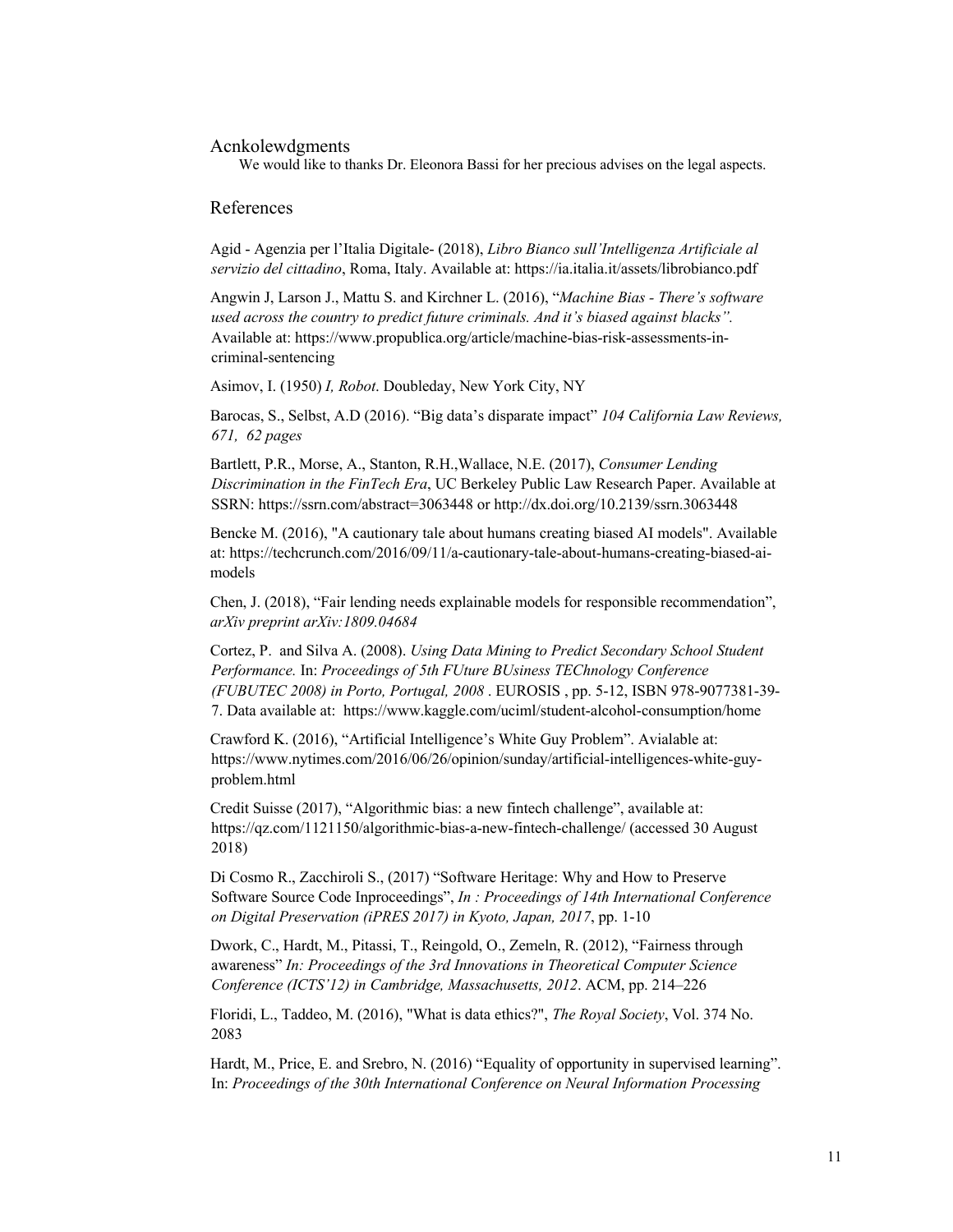*Systems in Barcelona*, *2016*, Neural Information Processing Systems Foundation Inc., pp. 3323-3331

Kaye, D. (2018), *Report of the Special Rapporteur on the promotion and the protection of the right to freedom of opinion and expression: Note by the Secretary-General,* United Nations, General Assembly. Available at: https://freedex.org/wpcontent/blogs.dir/2015/files/2018/10/AI-and-FOE-GA.pdf

Knight W. (2017), "The Dark Secret at the Heart of AI", available at: https://www.technologyreview.com/s/604087/the-dark-secret-at-the-heart-of-ai/ (accessed 30 August 2018)

Larson J., Mattu S., Kirchner L. and Angwin J. (2016), *Compas Analysis*, GitHub, available at https://github.com/propublica/compas-analysis

Lepri B., Staiano J., Sangokoya D., Letouzé E., Oliver N. (2017), "The Tyranny of Data? The Bright and Dark Sides of Data-Driven Decision-Making for Social Good", in Cerquitelli T., Quercia D., Pasquale F. (Ed.s), *Transparent Data Mining for Big and Small Data. Studies in Big Data*, vol 32, Springer International Publishing, Cham, pp. 3–24.

Lichman, M. (2013). *Default of credit card clients Data Set*, UCI Machine Learning Repository, University of California, School of Information and Computer Science (distributor), available at:

https://archive.ics.uci.edu/ml/datasets/default+of+credit+card+clients

Lum, K., Isaac, W. (2016). "To predict and serve?", *Significance 13(5)*, pp. 14–19 .

NY Times Editorial Board (2018), "The Race-Based Mortgage Penalty", availabe at: https://www.nytimes.com/2018/03/07/opinion/mortage-minority-income.html (accessed 30 August 2018)

Noto La Diega, G. (2018) *Against the dehumanisation of decision-making: Algorithmic decisions at the crossroads of intellectual property, data protection, and freedom of information.* Journal of Intellectual Property, Information Technology and Electronic Commerce Law.pp. 1-41

O'Neil, C. (2016) *Weapons of Math Destruction: How Big Data Increases Inequality and Threatens Democracy.* Crown Publishing Group, New York, NY

Raso, F., Hilligoss, H., Krishnamurthy, V., Bavitz, C., Kim, L. (2018), A*rtificial Intelligence and Human Rights: Opportunities & Risks*, Berkman Klein Center Research Publication No. 2018-6. Available at SSRN: https://ssrn.com/abstract=3259344

Rice, L., Swesnik, D. (2013), "Discriminatory Effects of Credit Scoring on Communities of Color", *Suffolk University Law Review*, Vol. 46, pp. 935-966

Ritter, S., Barrett, D.G., Santoro, A. and Botvinick, M.M. (2017). Cognitive psychology for deep neural networks: A shape bias case study. *arXiv preprint arXiv:1706.08606*.

Roy, S. (2018) "Investments in cognitive and AI will reach \$19.1b in 2018", available at: https://techwireasia.com/2018/03/investments-cognitive-ai-will-reach-19-1bn-2018/ (accessed 30 August 2018)

Runkin, J. (2018), "Artificial intelligence: €20bn investment call from EU commission " , availabe at: https://www.theguardian.com/technology/2018/apr/25/europeancommission-ai-artificial-intelligence (accessed 30 August 2018)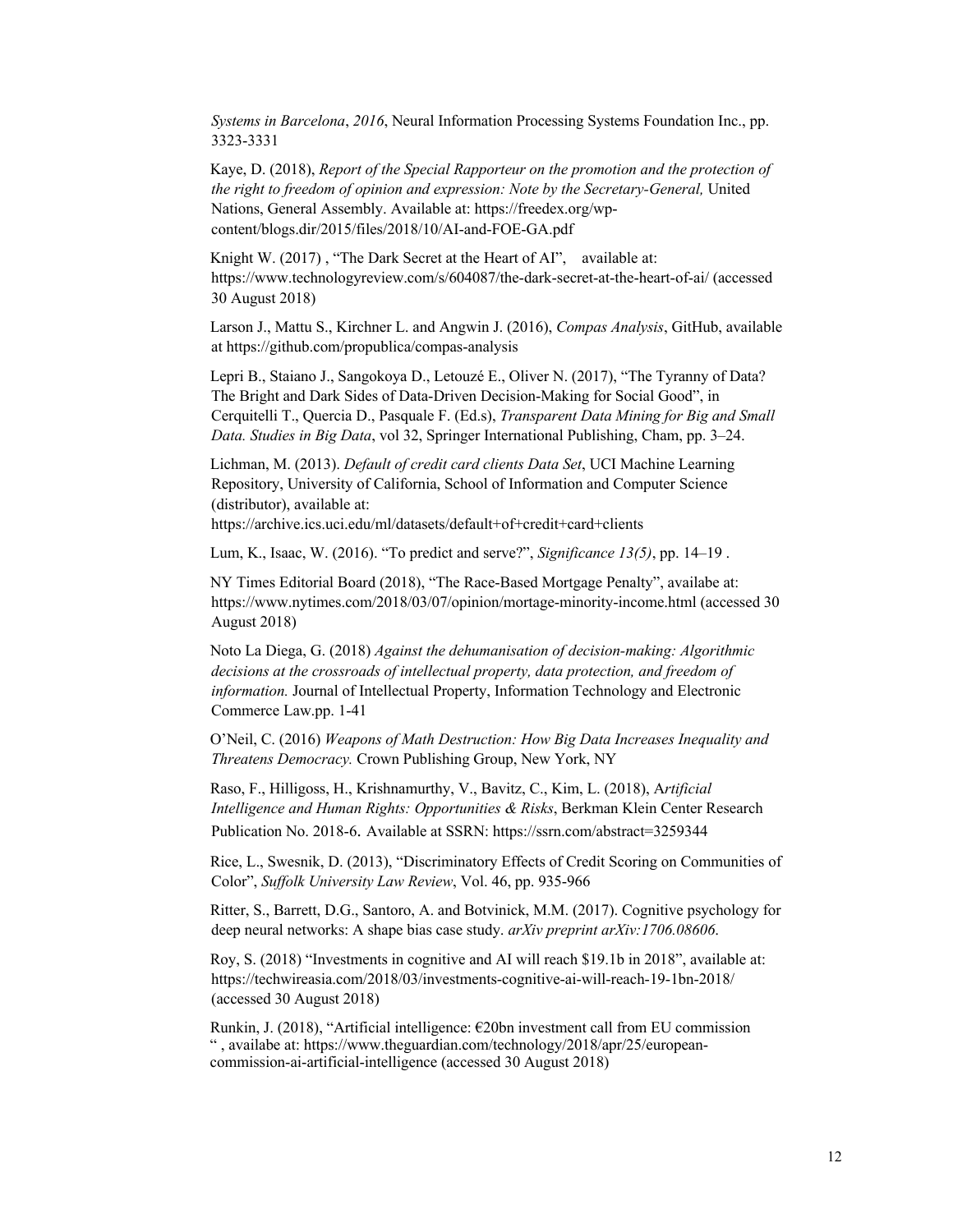Russell, S.J. and Norvig, P., (2016). *Artificial intelligence: a modern approach*. Pearson Education Limited, Malaysia

Spice, B. (2017), "Questioning the Fairness of Targeting Ads Online", available at: https://www.cmu.edu/news/stories/archives/2015/july/online-ads-research.html (accessed 30 August 2018)

Sweeney, L. (2013), "Discrimination in Online Ad Delivery", *Queue - Storage*, Vol. 11 No. 3

Yang, T. (2006), "Choice and Fraud in Racial Identification: The Dilemma of Policing Race in Affirmative Action, the Census, and a Color-Blind Society", *Michigan Journal of Race and Law*, Vol. 11 No. 2

Zeileis, A., Meyer, D. and Hornik, K. (2007). "Residual-based shadings for visualizing (conditional) independence." *Journal of Computational and Graphical Statistics*, *16*(3), pp.507-525.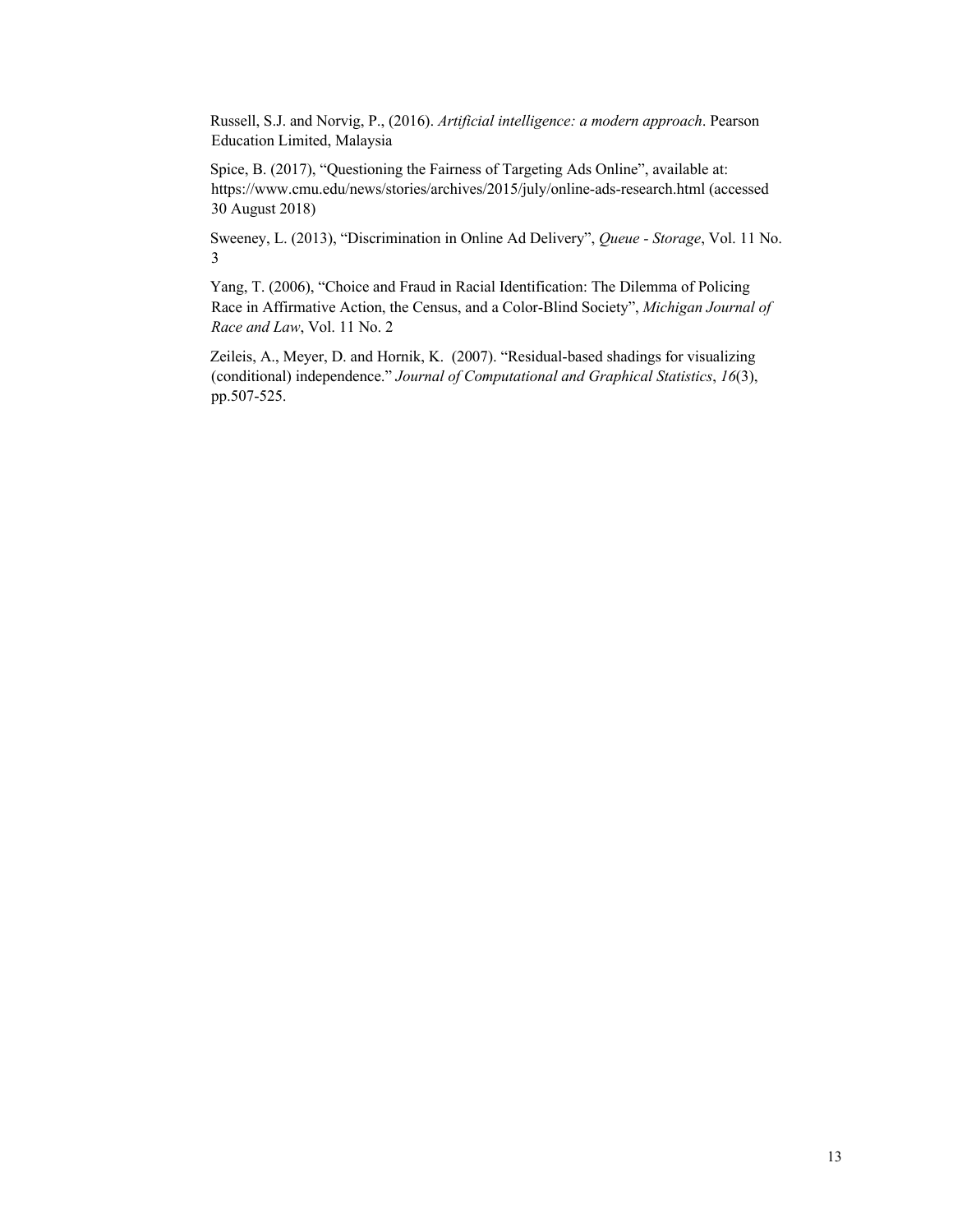Most relevant policy documents used as input for the Agid White Paper "Artificial Intelligence at the service of the citizen"

Accenture (2018), *Universal principles of data ethics*. Available at: https://www.accenture.com/t20160629T012639Z\_w\_/us-en/\_acnmedia/PDF-24/Accenture-Universal-Principles-Data-Ethics.pdf

Campolo, A., Sanfilippo, M., Whittaker, M., Crawford, K. (2017), AI Now 2017 Report, AI Now Institute, New York, NY. Available at: https://ainowinstitute.org/AI\_Now\_2017\_Report.pdf

IEEE – Advancing Technology for Humanity - (2016), *Ethically Aligned Design: A Vision for Prioritizing Human Wellbeing with Artificial Intelligence and Autonomous Systems (AI/AS)*. Available at: https://standards.ieee.org/content/dam/ieeestandards/standards/web/documents/other/ead\_v1.pdf?

Information and Communications Technology Council (2015), *Artificial Intelligence in Canada. Where do we stand?*. Available at: https://www.ictc-ctic.ca/wpcontent/uploads/2015/06/AI-White-paper-final-English1.pdf

Inria (2016), *Artificial Intelligence Current challenges and Inria's engagement.* Available at: https://www.inria.fr/en/news/news-from-inria/artificial-intelligence-current-challengesand-inria-s-engagement

Metcalf, J. Keller, E.F., Boyd, D. (2016), *Perspectives on Big Data, Ethics, and Society*, Council for Big Data, Ethics, and Society. Available at: https://bdes.datasociety.net/council-output/perspectives-on-big-data-ethics-and-society/

National Science and Technology Council - NSTC - (2016), *Preparing for the Future of Artificial Intelligence.* Available at:

https://obamawhitehouse.archives.gov/sites/default/files/whitehouse\_files/microsites/ostp/N STC/preparing for the future of ai.pdf

Stone, P., Brooks, R., Brynjolfsson, E., Calo, R., Etzioni, O., Hager, G., Hirschberg, J., Kalyanakrishnan, S., Kamar, E., Kraus, S., Leyton-Brown, K., Parkes, D., Press, W., Saxenian, A., Shah, J., Tambe, M., Teller, A. (2016), *Artificial Intelligence and Life in 2030. One Hundred Year Study on Artificial Intelligence*, Stanford University, Stanford, CA. Available at: http://ai100.stanford.edu/2016-report

| Author           | Concep<br>-tualization | Met<br>hodology | Data<br>analysis | Data<br>visualization | Writing -<br><b>Draft</b> | Writing<br>$-$ Review $\&$<br>Editing |
|------------------|------------------------|-----------------|------------------|-----------------------|---------------------------|---------------------------------------|
| A. Vetrò         |                        |                 |                  |                       |                           |                                       |
| Santangelo<br>А. |                        |                 |                  |                       | ∡                         |                                       |
| E. Beretta       |                        |                 |                  |                       |                           |                                       |
| J.C. De Martin   |                        |                 |                  |                       |                           |                                       |

# Authorship details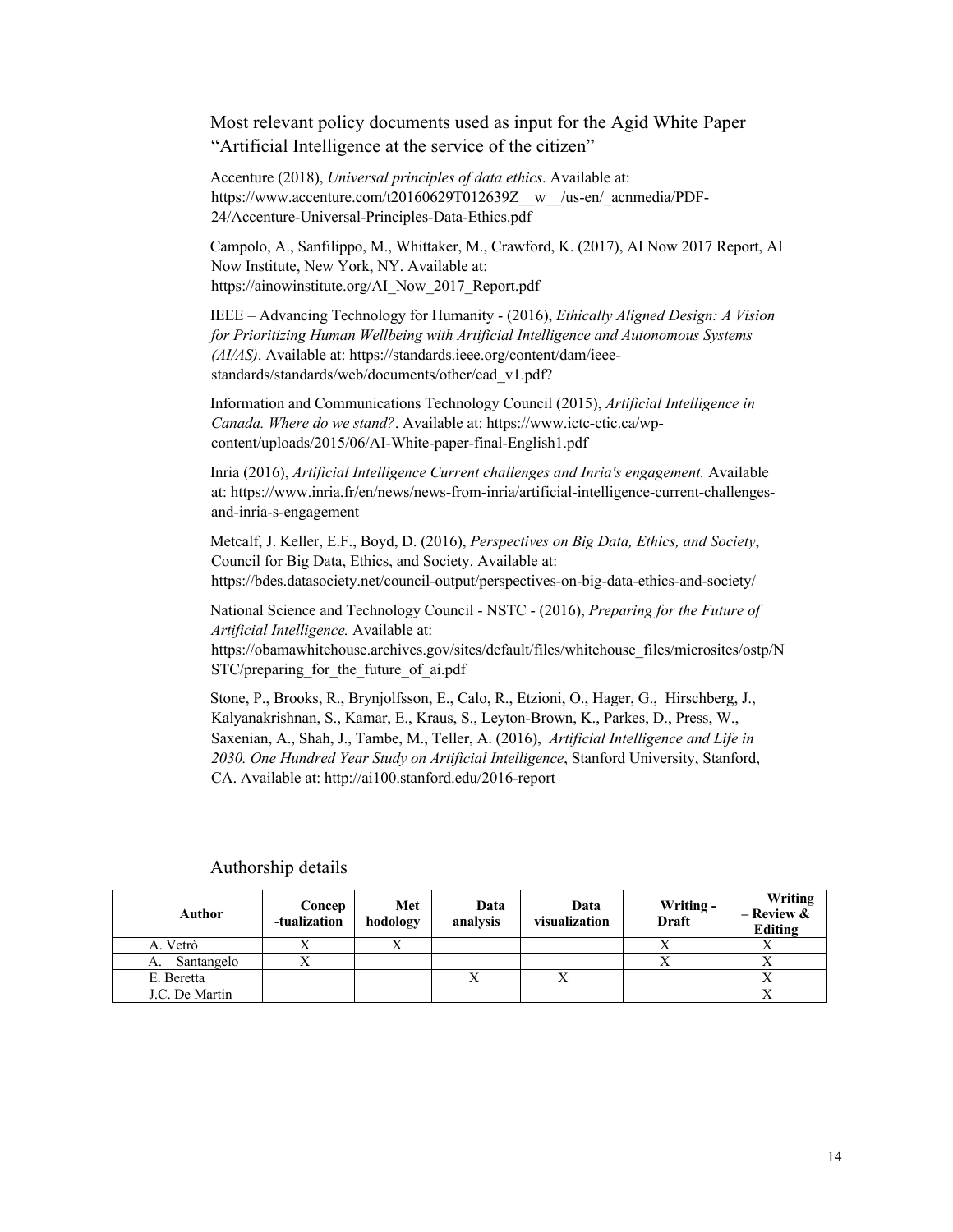

Figure 1 Distribution of selected attributes in the credit card default dataset